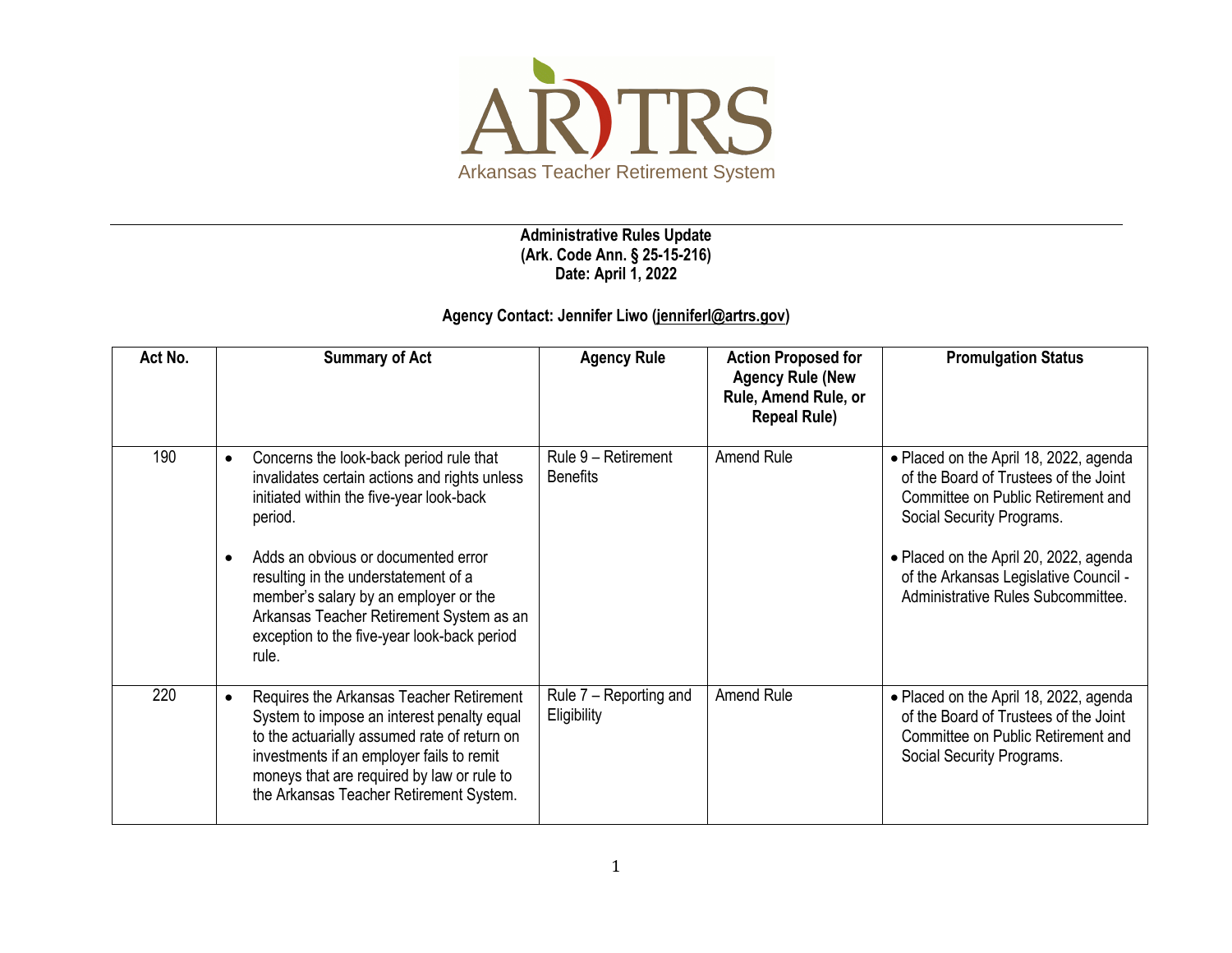

|     |           |                                                                                                                                                                                                                                                                                                                                                        |                                                  |                   | • Placed on the April 20, 2022, agenda<br>of the Arkansas Legislative Council -<br>Administrative Rules Subcommittee.                                                                                                                                                       |
|-----|-----------|--------------------------------------------------------------------------------------------------------------------------------------------------------------------------------------------------------------------------------------------------------------------------------------------------------------------------------------------------------|--------------------------------------------------|-------------------|-----------------------------------------------------------------------------------------------------------------------------------------------------------------------------------------------------------------------------------------------------------------------------|
| 221 | $\bullet$ | Provides that employer-and-employee<br>accrued contributions attributable to the<br>concurrent service may be refunded to the<br>employer and member.                                                                                                                                                                                                  | Rule 6 - Membership                              | <b>Amend Rule</b> | • Placed on the April 18, 2022, agenda<br>of the Board of Trustees of the Joint<br>Committee on Public Retirement and<br>Social Security Programs.<br>• Placed on the April 20, 2022, agenda<br>of the Arkansas Legislative Council -<br>Administrative Rules Subcommittee. |
| 221 | $\bullet$ | Provides that the final average salary used<br>in determining a member's benefit shall be<br>either that of the Arkansas Teacher<br>Retirement System or a reciprocal system in<br>which the member has at least two (2) years<br>of service credit, whichever provides the<br>highest final average salary at the time of<br>the member's retirement. | Rule 7 - Reporting and<br>Eligibility            | Amend Rule        | • Placed on the April 18, 2022, agenda<br>of the Board of Trustees of the Joint<br>Committee on Public Retirement and<br>Social Security Programs.<br>• Placed on the April 20, 2022, agenda<br>of the Arkansas Legislative Council -<br>Administrative Rules Subcommittee. |
| 221 | $\bullet$ | Provides that the final average salary used<br>in determining a member's benefit shall be<br>either that of the Arkansas Teacher<br>Retirement System or a reciprocal system in<br>which the member has at least two (2) years<br>of service credit, whichever provides the<br>highest final average salary at the time of<br>the member's retirement. | Rule 10 - T-DROP and<br><b>Return to Service</b> | <b>Amend Rule</b> | • Placed on the April 18, 2022, agenda<br>of the Board of Trustees of the Joint<br>Committee on Public Retirement and<br>Social Security Programs.<br>• Placed on the April 20, 2022, agenda<br>of the Arkansas Legislative Council -<br>Administrative Rules Subcommittee. |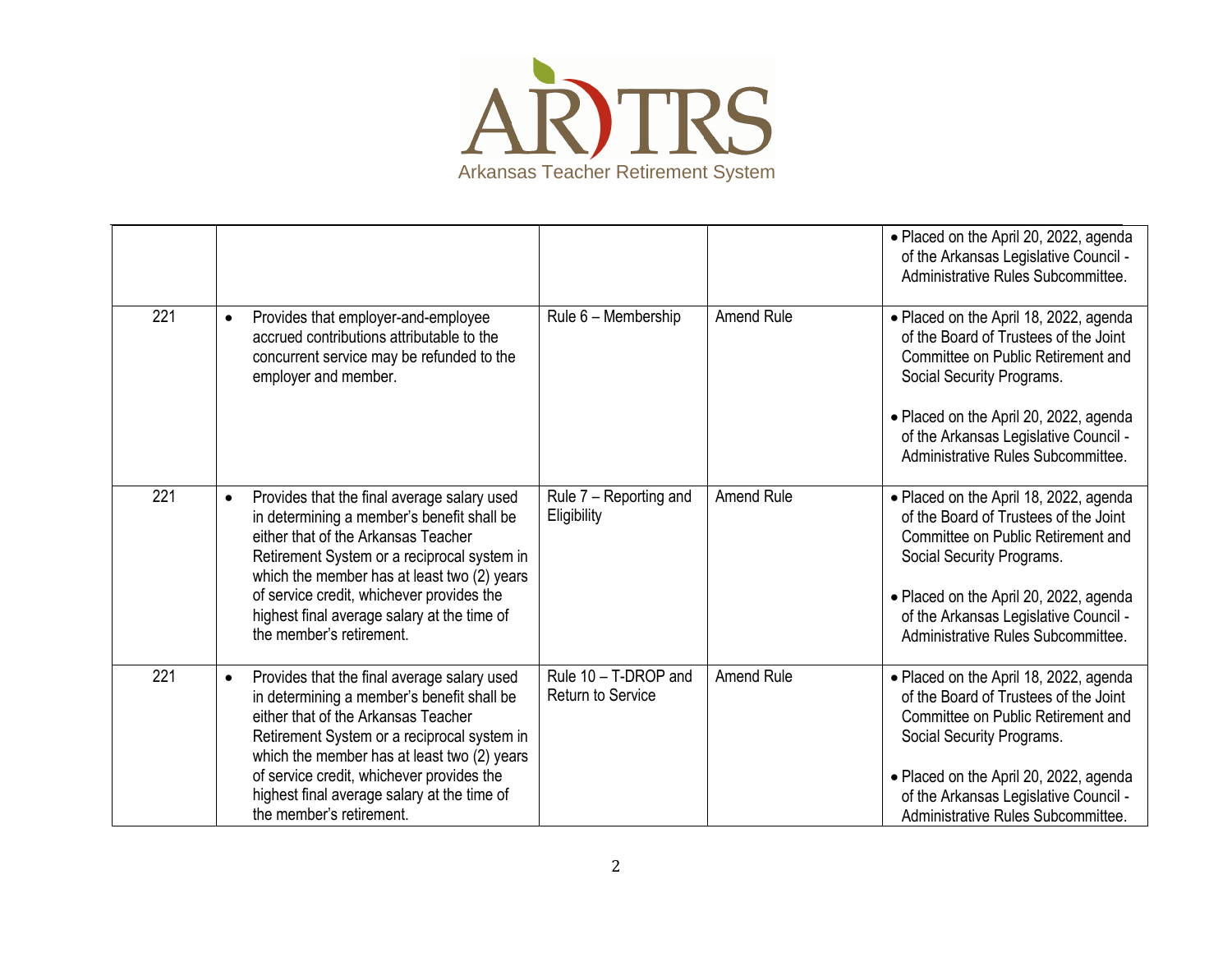

| 223 | Clarifies deadlines concerning the<br>$\bullet$<br>application process for disability retirement.<br>Provides that a member who applies for<br>$\bullet$<br>disability retirement may request a second<br>review if the medical committee finds that<br>the member is not qualified to receive<br>disability retirement benefits.                                                                            | Rule 9 - Retirement<br><b>Benefits</b>           | <b>Amend Rule</b> | • Placed on the April 18, 2022, agenda<br>of the Board of Trustees of the Joint<br>Committee on Public Retirement and<br>Social Security Programs.<br>• Placed on the April 20, 2022, agenda<br>of the Arkansas Legislative Council -<br>Administrative Rules Subcommittee. |
|-----|--------------------------------------------------------------------------------------------------------------------------------------------------------------------------------------------------------------------------------------------------------------------------------------------------------------------------------------------------------------------------------------------------------------|--------------------------------------------------|-------------------|-----------------------------------------------------------------------------------------------------------------------------------------------------------------------------------------------------------------------------------------------------------------------------|
| 279 | Clarifies that one (1) of the two (2) active<br>$\bullet$<br>member trustees on the Board of Trustees<br>of the Arkansas Teacher Retirement System<br>who are required to be employed in a<br>position requiring an administrator's license<br>shall be a superintendent or an educational<br>cooperative director.<br>Changes "participating employer" to<br>$\bullet$<br>"employer" or "covered employer". | Rule 4 - Election of<br><b>Board of Trustees</b> | <b>Amend Rule</b> | • Placed on the April 18, 2022, agenda<br>of the Board of Trustees of the Joint<br>Committee on Public Retirement and<br>Social Security Programs.<br>• Placed on the April 20, 2022, agenda<br>of the Arkansas Legislative Council -<br>Administrative Rules Subcommittee. |
| 279 | Changes "participating employer" to<br>$\bullet$<br>"employer" or "covered employer".                                                                                                                                                                                                                                                                                                                        | Rule 6 - Membership                              | <b>Amend Rule</b> | • Placed on the April 18, 2022, agenda<br>of the Board of Trustees of the Joint<br>Committee on Public Retirement and<br>Social Security Programs.<br>• Placed on the April 20, 2022, agenda<br>of the Arkansas Legislative Council -<br>Administrative Rules Subcommittee. |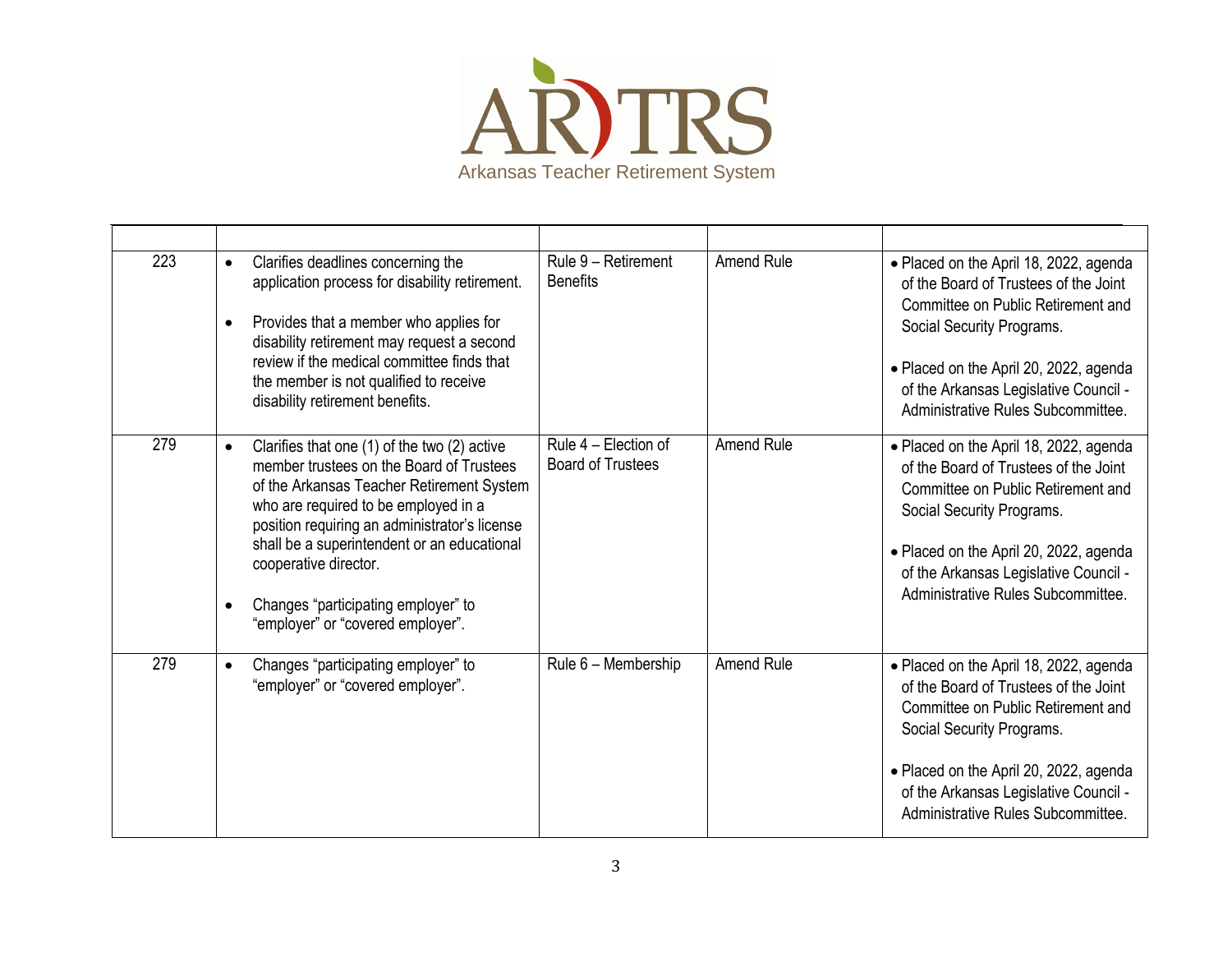

| 279 | Amends the law to afford both active and<br>inactive members the opportunity to<br>purchase domestic federal service that may<br>be credited as service under the Arkansas<br>Teacher Retirement System.<br>Changes "interest" to "regular interest"<br>where appropriate.                                                                                                                                                | Rule 8 - Purchases and<br><b>Refunds</b>         | Amend Rule        | • Placed on the April 18, 2022, agenda<br>of the Board of Trustees of the Joint<br>Committee on Public Retirement and<br>Social Security Programs.<br>• Placed on the April 20, 2022, agenda<br>of the Arkansas Legislative Council -<br>Administrative Rules Subcommittee. |
|-----|---------------------------------------------------------------------------------------------------------------------------------------------------------------------------------------------------------------------------------------------------------------------------------------------------------------------------------------------------------------------------------------------------------------------------|--------------------------------------------------|-------------------|-----------------------------------------------------------------------------------------------------------------------------------------------------------------------------------------------------------------------------------------------------------------------------|
| 279 | Provides that an annuity may begin earlier<br>$\bullet$<br>than July 1 if the Board of Trustees of the<br>Arkansas Teacher Retirement System<br>adopts by rule or resolution an earlier<br>beginning date for members whose<br>retirement will not result in a reduction of<br>classroom teachers and who meet certain<br>other requirements.<br>Changes "participating employer" to<br>"employer" or "covered employer". | Rule 9 - Retirement<br><b>Benefits</b>           | <b>Amend Rule</b> | • Placed on the April 18, 2022, agenda<br>of the Board of Trustees of the Joint<br>Committee on Public Retirement and<br>Social Security Programs.<br>• Placed on the April 20, 2022, agenda<br>of the Arkansas Legislative Council -<br>Administrative Rules Subcommittee. |
| 279 | Clarifies the law concerning plan interest<br>$\bullet$<br>rates applicable to Teacher Deferred<br>Retirement Option Plan accounts of<br>members.<br>Clarifies that the Board of Trustees of the<br>Arkansas Teacher Retirement System                                                                                                                                                                                    | Rule 10 - T-DROP and<br><b>Return to Service</b> | <b>Amend Rule</b> | • Placed on the April 18, 2022, agenda<br>of the Board of Trustees of the Joint<br>Committee on Public Retirement and<br>Social Security Programs.<br>• Placed on the April 20, 2022, agenda                                                                                |
|     | determines the plan interest rate applicable<br>to member accounts by adopting fixed                                                                                                                                                                                                                                                                                                                                      |                                                  |                   | of the Arkansas Legislative Council -<br>Administrative Rules Subcommittee.                                                                                                                                                                                                 |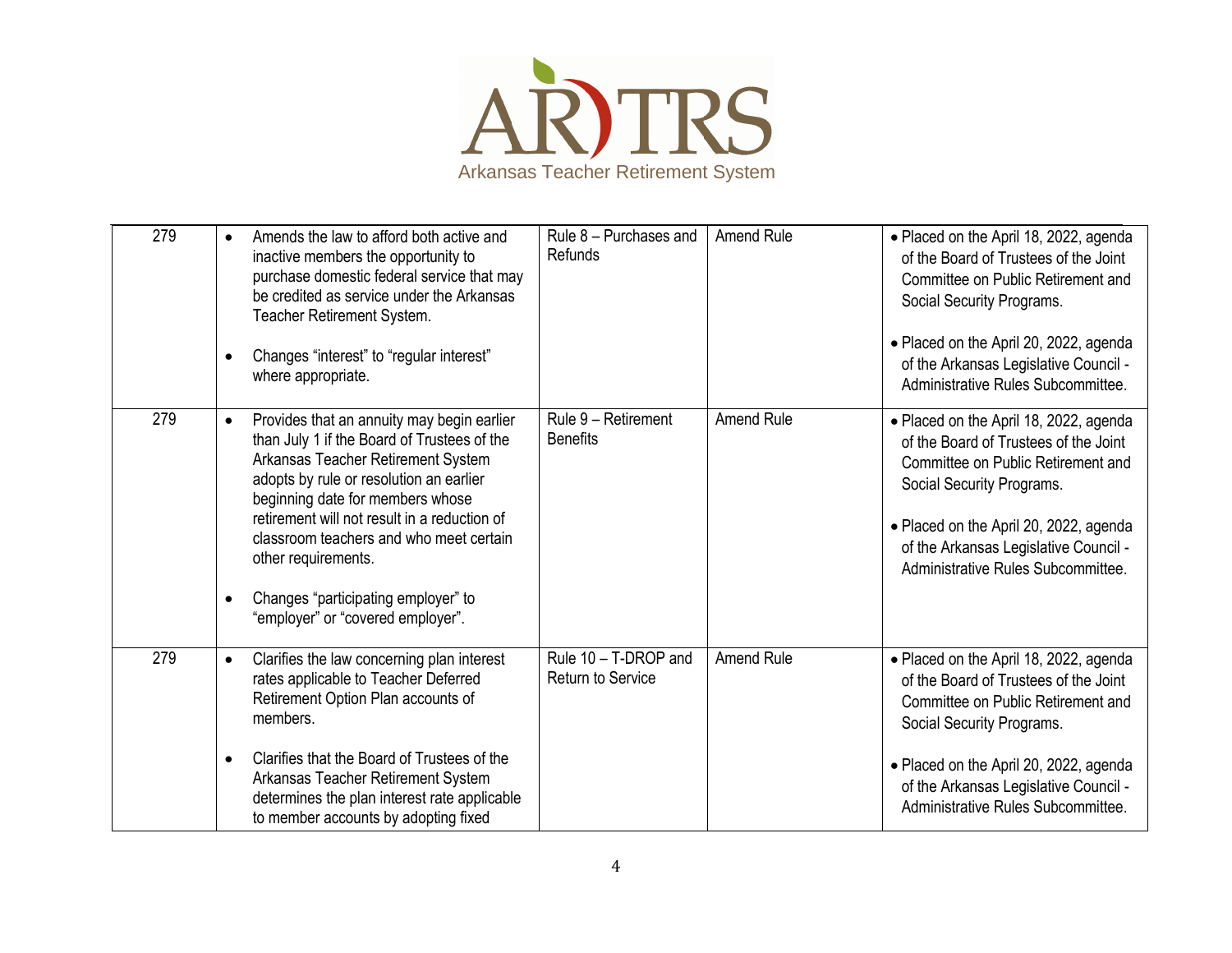

|     | $\bullet$<br>$\bullet$ | interest rates and variable interest rates that<br>shall apply in a fiscal year.<br>Clarifies that the Board of Trustees of the<br>Arkansas Teacher Retirement System may<br>modify the fixed interest rate and variable<br>interest rate for subsequent fiscal years.<br>Repeals the law requiring the balance in a<br>member's Teacher Deferred Retirement<br>Option plan account to be distributed in<br>certain lump-sum and annuitized<br>percentages. |                                                                |                   |                                                                                                                                                                                                                                                                             |
|-----|------------------------|-------------------------------------------------------------------------------------------------------------------------------------------------------------------------------------------------------------------------------------------------------------------------------------------------------------------------------------------------------------------------------------------------------------------------------------------------------------|----------------------------------------------------------------|-------------------|-----------------------------------------------------------------------------------------------------------------------------------------------------------------------------------------------------------------------------------------------------------------------------|
| 279 | $\bullet$              | Clarifies the pro rata formula that is used to<br>calculate a Teacher Deferred Retirement<br>Option Plan participant's residue.                                                                                                                                                                                                                                                                                                                             | Rule 11 - Survivors and<br><b>Domestic Relations</b><br>Orders | <b>Amend Rule</b> | • Placed on the April 18, 2022, agenda<br>of the Board of Trustees of the Joint<br>Committee on Public Retirement and<br>Social Security Programs.<br>• Placed on the April 20, 2022, agenda<br>of the Arkansas Legislative Council -<br>Administrative Rules Subcommittee. |
| 290 | $\bullet$              | Provides that "normal retirement age"<br>means at least sixty (60) years of age if the<br>member has a combined total of thirty-eight<br>(38) years or more of credited service in the<br>Arkansas Teacher Retirement System,<br>Teacher Deferred Retirement Option Plan,                                                                                                                                                                                   | Rule 6 - Membership                                            | <b>Amend Rule</b> | • Placed on the April 18, 2022, agenda<br>of the Board of Trustees of the Joint<br>Committee on Public Retirement and<br>Social Security Programs.                                                                                                                          |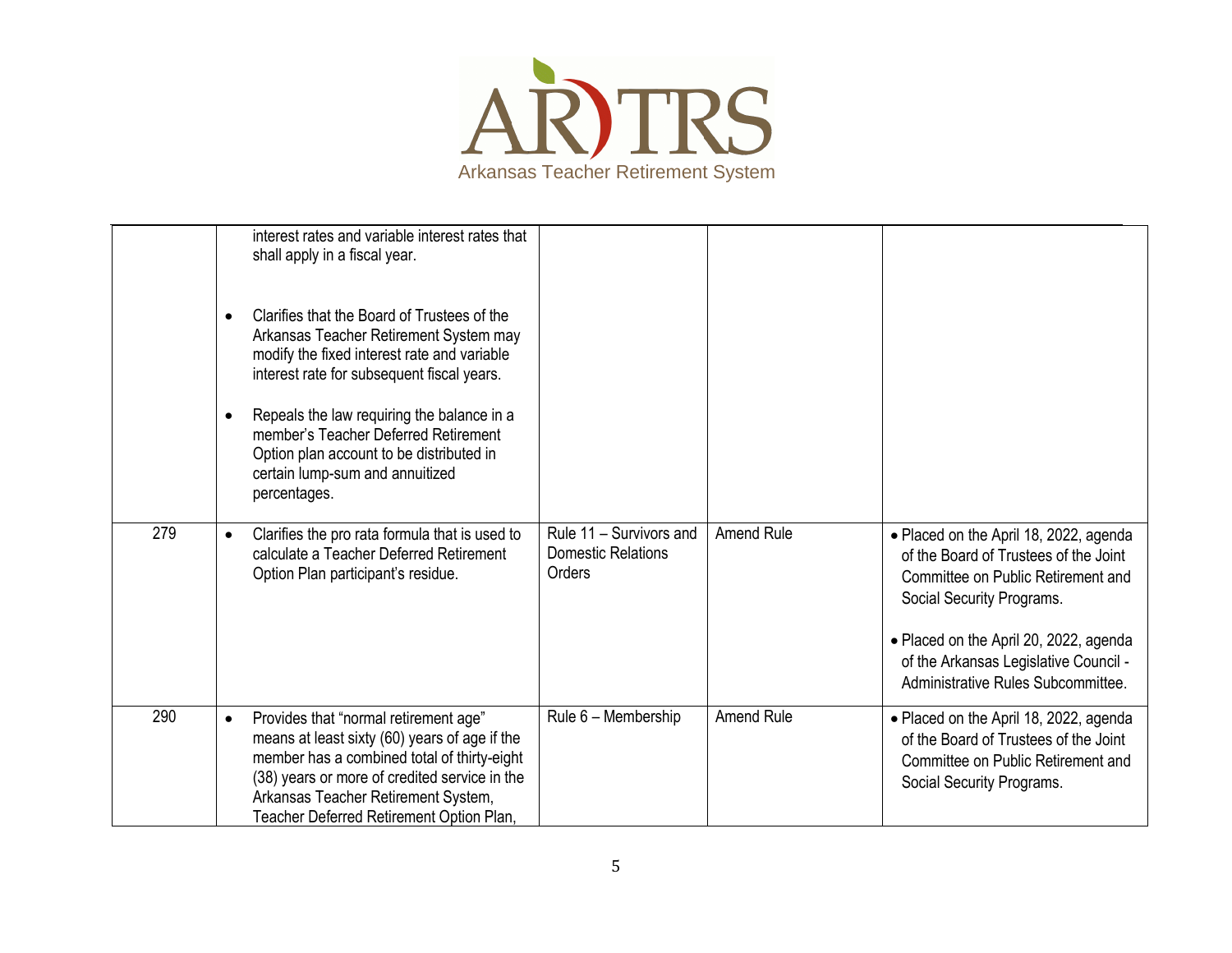

|     |           | or reciprocal service with another eligible<br>state retirement system.                                                                                                                                                                                                                    |                                       |                   | · Placed on the April 20, 2022, agenda<br>of the Arkansas Legislative Council -<br>Administrative Rules Subcommittee.                                                                                                                                                       |
|-----|-----------|--------------------------------------------------------------------------------------------------------------------------------------------------------------------------------------------------------------------------------------------------------------------------------------------|---------------------------------------|-------------------|-----------------------------------------------------------------------------------------------------------------------------------------------------------------------------------------------------------------------------------------------------------------------------|
| 427 | $\bullet$ | Clarifies when reciprocal service earned<br>from participation in an alternate retirement<br>plan may be established under the Arkansas<br>Teacher Retirement System.                                                                                                                      | Rule 6 - Membership                   | <b>Amend Rule</b> | • Placed on the April 18, 2022, agenda<br>of the Board of Trustees of the Joint<br>Committee on Public Retirement and<br>Social Security Programs.<br>• Placed on the April 20, 2022, agenda<br>of the Arkansas Legislative Council -<br>Administrative Rules Subcommittee. |
| 443 | $\bullet$ | Provides that an active member whose<br>status changes from nonteacher to<br>administrator or from nonteacher to teacher<br>status under a contract for at least one<br>hundred eighty-five (185) days shall become<br>a contributory member of the Arkansas<br>Teacher Retirement System. | Rule 6 - Membership                   | Amend Rule        | • Placed on the April 18, 2022, agenda<br>of the Board of Trustees of the Joint<br>Committee on Public Retirement and<br>Social Security Programs.<br>• Placed on the April 20, 2022, agenda<br>of the Arkansas Legislative Council -<br>Administrative Rules Subcommittee. |
| 691 | $\bullet$ | Amends the definition of "employee" to<br>clarify when youth participants in summer<br>work programs are not considered<br>"employees" under the Arkansas Teacher<br>Retirement System.                                                                                                    | Rule 7 - Reporting and<br>Eligibility | Amend Rule        | • Placed on the April 18, 2022, agenda<br>of the Board of Trustees of the Joint<br>Committee on Public Retirement and<br>Social Security Programs.                                                                                                                          |